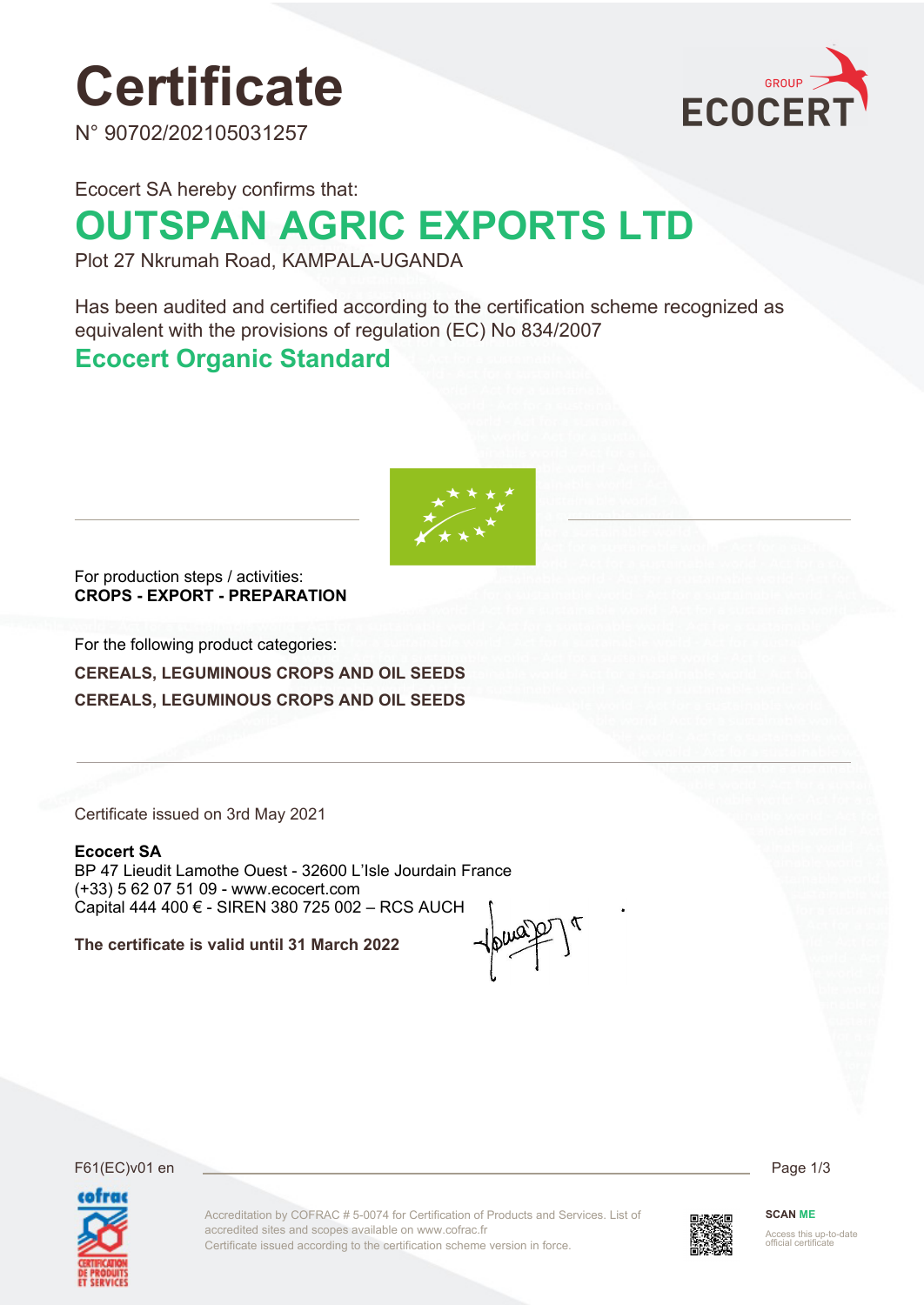## **Annex to the certificate**



N° 90702/202105031258

### **OUTSPAN AGRIC EXPORTS LTD**

Ecocert Organic Standard recognized as equivalent with the provisions of regulation (EC) No 834/2007

Products certified:

#### **PRODUCT DEFINED AS**

- **>** Dried and Cleaned Sesame seeds **Organic**
- **•** Sesame **Organic**
- **•** Soybean **Organic**

Certificate issued on 3rd May 2021

**The certificate is valid until 31 March 2022**

#### **Ecocert SA**

BP 47 Lieudit Lamothe Ouest - 32600 L'Isle Jourdain France (+33) 5 62 07 51 09 - www.ecocert.com Capital 444 400 € - SIREN 380 725 002 – RCS AUCH

F61(EC)v01 en Page 2/3





Accreditation by COFRAC # 5-0074 for Certification of Products and Services. List of accredited sites and scopes available on www.cofrac.fr Certificate issued according to the certification scheme version in force.



**SCAN ME** Access this up-to-date official certificate